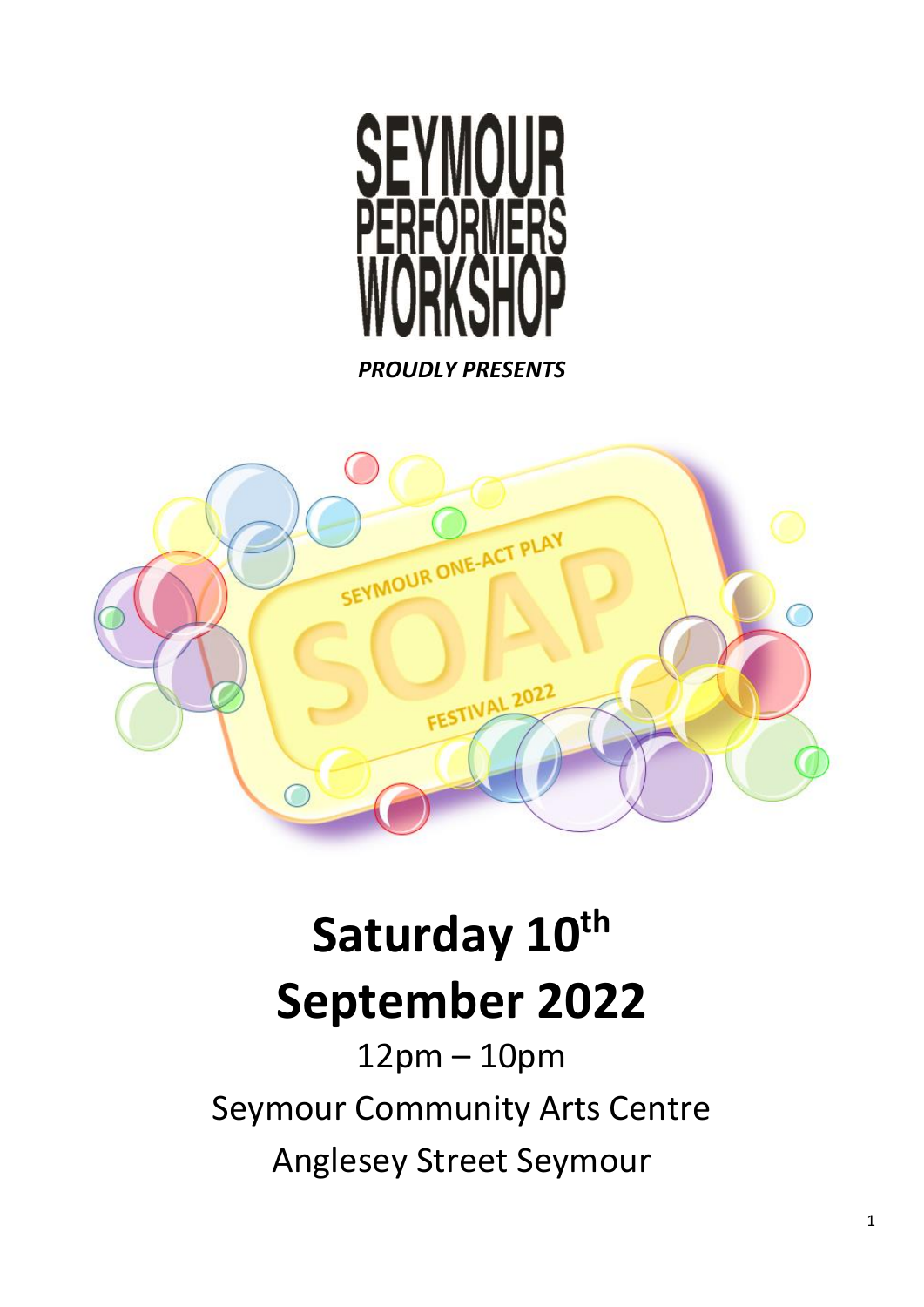



# *Fifth Annual Seymour One-Act Play Festival*

*Proudly Presented by:*



Seymour Performers Workshop is very proud to be presenting its fifth **S**eymour **O**ne **A**ct **P**lay Festival on Saturday 10th September 2022. Theatre companies from across the state will bring their most exciting work to our '**SOAP**' **Festival**, representing the very best in community theatre making. It is our hope that the arts community and the theatre-going public will appreciate this theatre form as much as we do, and that the energy and enthusiasm of Festival Director, Brett Harvey, will again translate into this exciting and innovative annual event.

# Participant Information Pack

## **For all enquiries:**

**Visit** [www.spworkshop.org.au](http://www.spworkshop.org.au/)

<span id="page-1-0"></span>**Or contact our Festival Director – Brett Harvey**

**Email:** [brett.harvey@education.vic.gov.au](mailto:brett.harvey@education.vic.gov.au)

# **Info Pack includes:**

| Pg. 3    | Event Outline.                       |
|----------|--------------------------------------|
| Pg. 4    | <b>Adjudication and Awards.</b>      |
| Pg. 5    | <b>Entry Fees.</b>                   |
| Pg. 5    | Venue Information.                   |
| Pg. 6    | Performing in the Venue.             |
| Pg. 7    | Stage Plan.                          |
| Pg. 8-11 | Entry Forms - Parts 1, 2 & 3.        |
| Pg. 12   | <b>Conditions of Entry</b>           |
| Pg. 13   | <b>Performance Group Declaration</b> |
| Pg. 13   | <b>Entry Checklist</b>               |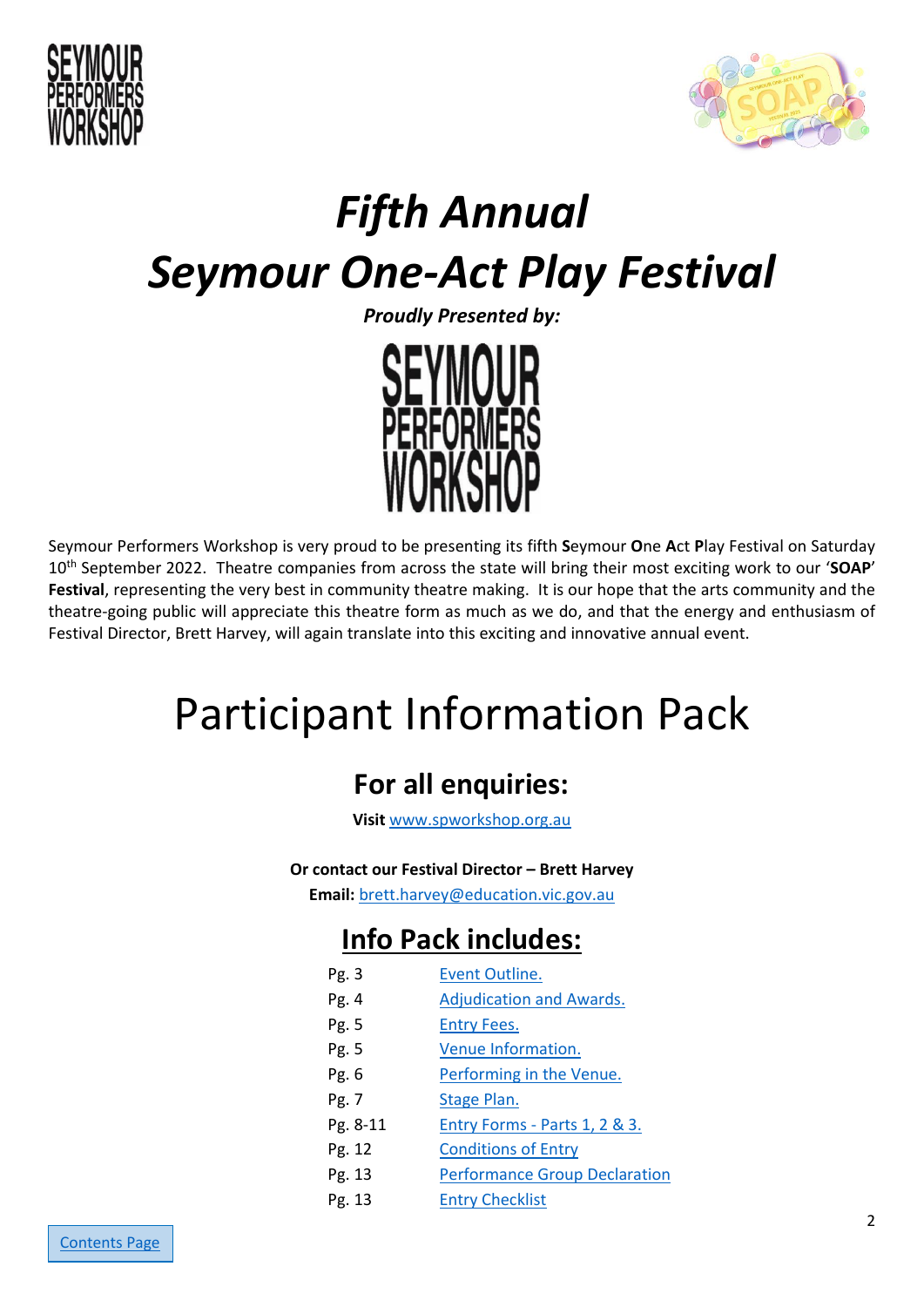<span id="page-2-0"></span>



# **Event Outline**

### **Days and Sessions:**

All performance sessions for both **adult and youth performance groups** will be conducted on **Saturday 10th September.** The day will be comprised of three 2 ½ hour-long (approx.) sessions beginning at 12 midday, concluding with a presentation ceremony in the evening. See table below. The day will begin with a BBQ brunch, the Festival Director's Welcome, and Acknowledgement of Country.

| <b>Festival Outline:</b>                                                                | Time (approx.):    |
|-----------------------------------------------------------------------------------------|--------------------|
| BBQ Brunch; meet and greet                                                              | 11.00am            |
| Official Introduction and Welcoming Speech                                              | 11.45am            |
| <b>Session 1 - YOUTH &amp; Adult:</b> 3-6 plays finishing with Youth adjudicators notes | $12.00pm - 3.00pm$ |
| Afternoon Late Lunch (scones, cake, BBQ etc)                                            | $3.00pm - 3.30pm$  |
| <b>Session 2 - Adult:</b> 3-5 Adult plays finishing with adjudicators notes             | $3.30pm - 6.00pm$  |
| Dinner Break (BBQ)                                                                      | $6.00pm - 7.00pm$  |
| <b>Session 3 - Adult:</b> 3-5 Adult plays finishing with adjudicators notes             | $7.00pm - 9.30pm$  |
| Adjudication time and awards ceremony                                                   | $9.30pm - 10.00pm$ |

**Please note:** The session times are subject to change, depending on the number and duration of performances. The Awards Presentation may also be moved forward/back if sessions are not filled, or extended. If SPW receive entries in excess of our Saturday 3-Session quota, an additional Saturday morning session will be added. Please see the most up-to-date times on our website: [www.spworkshop.org.au](http://www.spworkshop.org.au/) 

### **Audience Tickets:**

Tickets will be available to purchase for \$10 per adult each session, \$5 for children, \$30 Family Day Pass. Tickets will be available to purchase via **Trybooking.com**, or at the door.

Please see our Trybooking website for great ticket deals.

Adult festival pass will be available for \$20 and will allow the holder to view all 3 sessions.

Participants will be provided with complimentary tickets (1 per person) for the session/s in which they are performing.

#### **Festival Welcome Breakfast – Saturday 11.00am:**

To celebrate the opening of our Festival, all festival participants are invited join us to purchase bacon and egg rolls and a hot tea or coffee to kick off the day at the Community Arts Centre. This will be a great opportunity for all participants to get a feel for the venue, network and socialise with other groups and meet the Adjudicator and Organisers.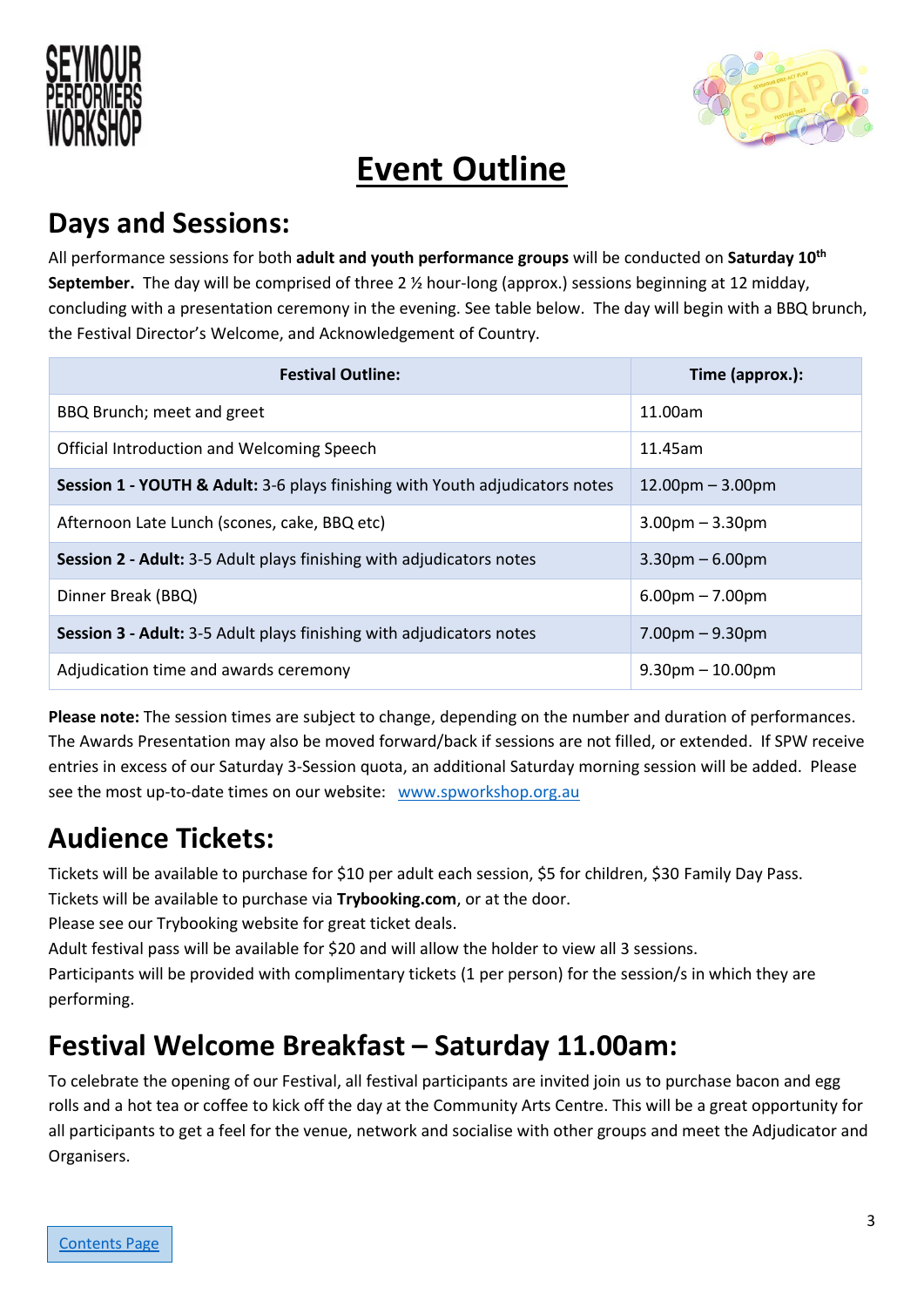<span id="page-3-0"></span>



### **About our Adjudicator - Sasha Kerdel:**

For our fifth One-Act Play Festival we welcome Ms Sasha Kerdel as our esteemed Adjudicator. Sasha comes with many years of theatrical experience, both on-stage and off. She has worked in radio and television and has appeared in many one-act play festivals. As well as acting, Sasha has studied Stand-Up Comedy, Public Speaking, and Television Presenting. Professionally, Sasha works in the health industry as a Disability Support Worker and Sim (Simulated) Patient, and moonlights as a DJ, Trivia Host, and Children's Party Entertainer. Currently, Sasha is performing in the *Melbourne Underground Cinema*.

Sasha is a dedicated and experienced contributor to performing arts and has produced, directed and performed in many productions and plays on the amateur/independent circuits. In the past 2 years, she has produced and directed several plays including, *Fourplay* (full version), *Four-Play* (10 minute short), *Bouquets and Beige* (10 minute short), *The Reveal*, and *Hotel*. Sasha has performed in many plays such as *Fourplay* (as Alex), *The* 



*Reveal* (as Jen Clarke), *Sad As Hell* (as Tamara Tchinarova), *Bouquets & Beige* (as Cass), and in *Hotel* (as Madame Yana Petrov). She is also featured in the *Future of Health* television commercial. Sasha is well-known for her dramatic acting and comedic timing.

Sasha has also lent her voice to the character Shlupin in the podcast *The Non Canonical Chronicles* and is in the process of releasing her new podcast *Too Human For Words*. Sasha appreciates the opportunities that One-Act Play Festivals provide budding actors and the established local theatre community. Her extensive knowledge in theatre means our SOAP Festival performers will be provided with encouraging and constructive feedback.

### **Festival Awards:**

Our Festival Awards are kindly donated by local businesses and many friends of SPW. We thank them for their generous support. All awards are decided by our Adjudicator.

#### **Adult Production Awards:**

- Best Production \$400 and Trophy
- Runner Up to Best Production \$200 and Certificate

#### **Adult Individual Awards:**

- Best Male Actor \$100 and Trophy
- Runner-Up Best Male Actor Certificate
- Best Female Actor \$100 and Trophy
- Runner-Up Best Female Actor Certificate

#### **Adult Production Crew:**

- Best Director \$100 and Trophy
- Best Writer: Unpublished Play Trophy
- Best Set Design Trophy
- Best Costume Design Trophy.

#### **Youth Production Awards:**

- Best Youth Production Award \$100 and Trophy
- Best Monologue Award Certificate

#### **Youth Individual Awards:**

- Best Male Youth Award \$50 and Trophy
- Best Female Youth Award \$50 and Trophy

#### **Adjudicator's Special Awards:**

- Adjudicators Special Award Certificate
- Youth Encouragement Award Certificates

**Please note:** If, in the adjudicator's opinion, a sufficiently high standard has not been achieved in any of the above categories awards will not be made.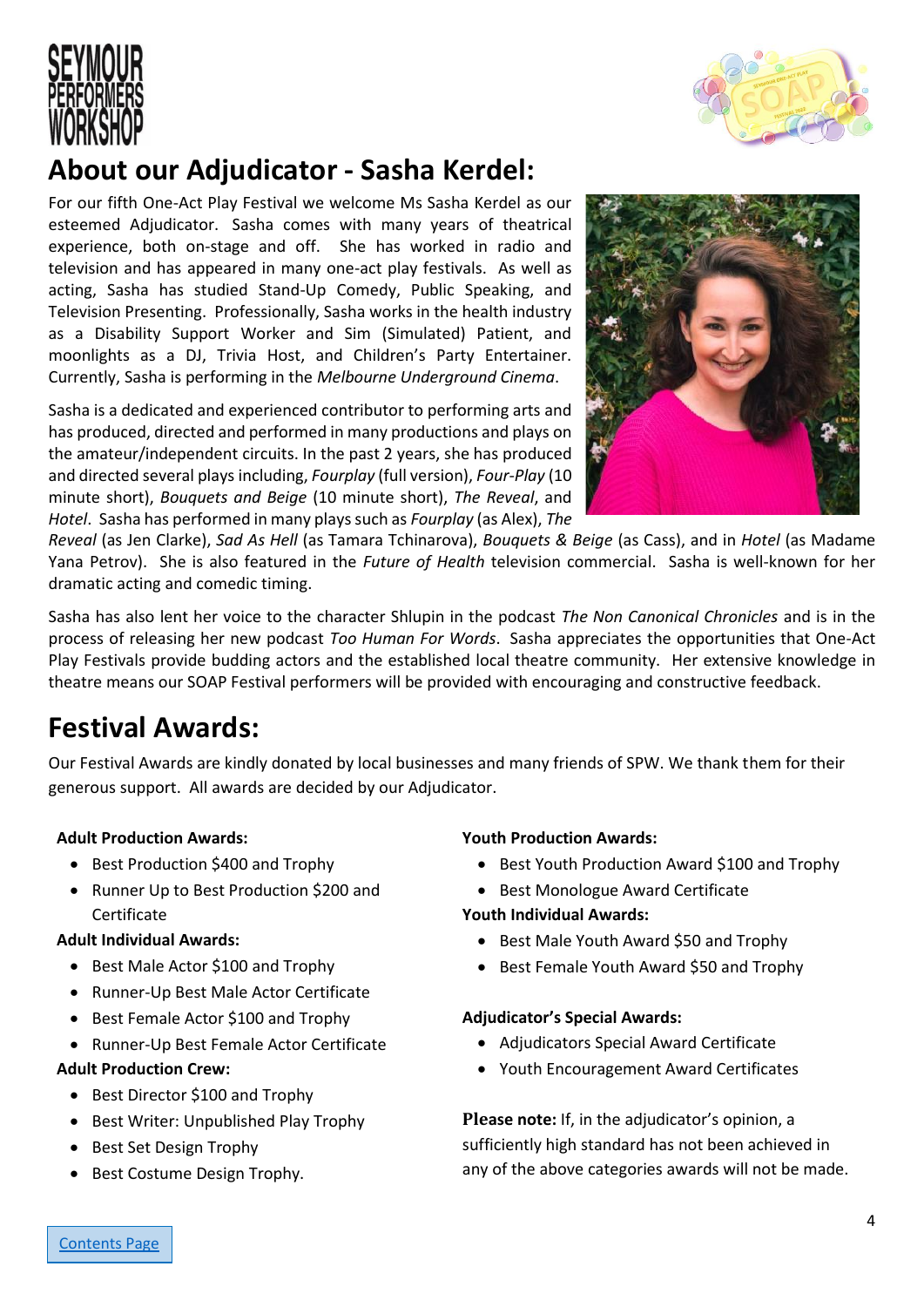<span id="page-4-0"></span>

#### **Performance Entry fees:**

Adult Group: \$50 first play / Additional Plays: \$35 per play Junior / Youth Group: \$35 Monologue: \$20 Youth Monologue: \$15 Application forms will be deemed completed only once Trybooking payment has been made**. For payments please click link below or scan QR Code.** 

# **<https://www.trybooking.com/CAEOH>**

**Applications close at 5pm on Sunday 14th August 2022 Note:** Any Applications received after this date may not be eligible to enter.

### <span id="page-4-1"></span>**COVID-19 Restrictions**

SPW is planning to go ahead with this event in 2022, however, due to the COVID-19 situation, SPW may be required by law to cancel or postpone this event. If this occurs, all participants will be notified and application fee refunds will be made available. SPW will comply with all State Government COVID-19 rules and regulations, which includes seating capacity limits, social distancing and face-mask rules.

#### **Venue Information:**

Seymour Community Arts Centre Located at the corner of Anglesey St & Loco Streets, Seymour 3660. Limited carpark parking available for performers and on-street parking for visitors. [Click here for link to Google Maps](https://www.google.com.au/maps/place/Seymour+Community+Arts+Centre/@-37.0316265,145.1411098,16.53z/data=!4m9!1m2!2m1!1sSeymour+Community+Arts+Centre!3m5!1s0x6ad7f4d3fe33fa09:0x48df619f519217ba!8m2!3d-37.0306963!4d145.144009!15sCh1TZXltb3VyIENvbW11bml0eSBBcnRzIENlbnRyZZIBEGNvcnBvcmF0ZV9vZmZpY2U)



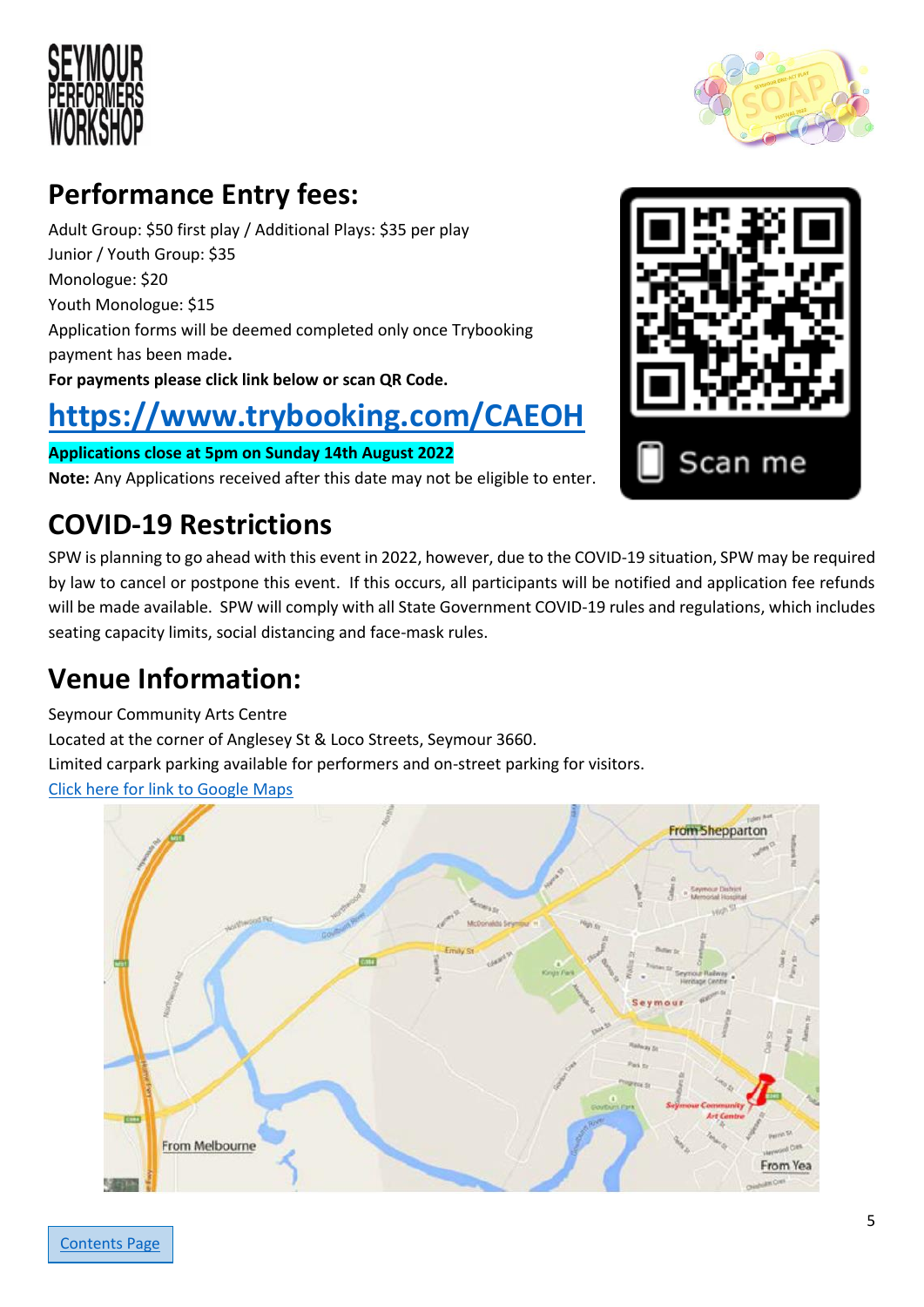### **Performing in the Venue:**

## **Entry/Access:**

Performers can enter the venue via the carpark backstage door (sign on door) and need to check-in with Stage Manager.Alternatively, performers can enter via the front door and be greeted by SPW staff, who will direct them to the Stage Manager. Performers will be given a tour / brief about the venue by the Stage Manager. All staff will wear a name badge – please approach any of our staff if you have any questions about the day. All main entries, exits, toilet facilities, etc will be sign-posted.

### **Change Rooms:**

Performer change rooms are located upstairs. Please be mindful of what you leave in the change rooms, as SPW does not take responsibility for lost, stolen or damaged items. Performers are able to use change rooms 30 minutes before their Session and during their Session. At the conclusion of each Session, performers are required to leave promptly to allow for cleaning and the next performers to have adequate room. Performers will be required to check-in with our Stage Manager regardless, to confirm performance time and set-striking requirements.

# **Food / Drinks:**

Performers are encouraged to purchase snacks, food and beverages from our

canteen as the proceeds support our group. Please purchase and enjoy alcoholic beverages at our canteen. We are not licenced for BYO alcohol.

# **On Stage:**

Our stage is quite big. Please see our stage plan below. We will hang a curtain across the stage behind the upstage lights (4,5) as indicated by the red lines. Performing groups will perform in the space in front of this curtain – which is approx. 8 meters x 4+ meters. We will not have a curtain to close off the front of the stage. Our audience will be given the option to leave the theatre for a short break in-between plays, but may remain seated while the play set is struck. Something to be aware of.

We wish all our participants a wonderful time at the Festival and in our beautiful town of Seymour.

Yours Faithfully,

Brett Harvey – President Seymour Performers Workshop Inc.



2018 Winner Best Play Powderkeg Productions - Slut

2018 Flashlight Theatre - School'd





<span id="page-5-0"></span>

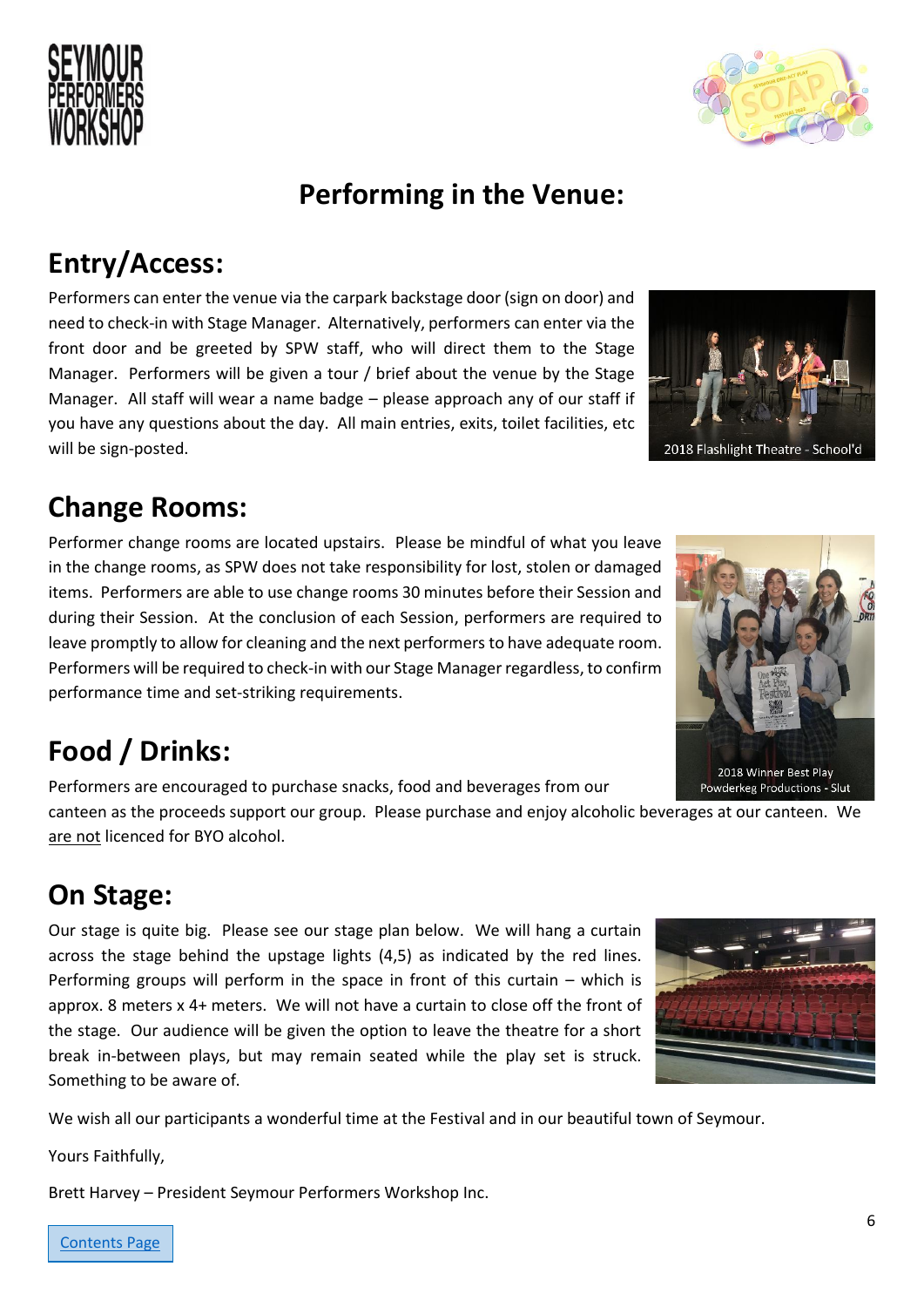





#### <span id="page-6-0"></span>Seymour Community Art Centre Stage Plan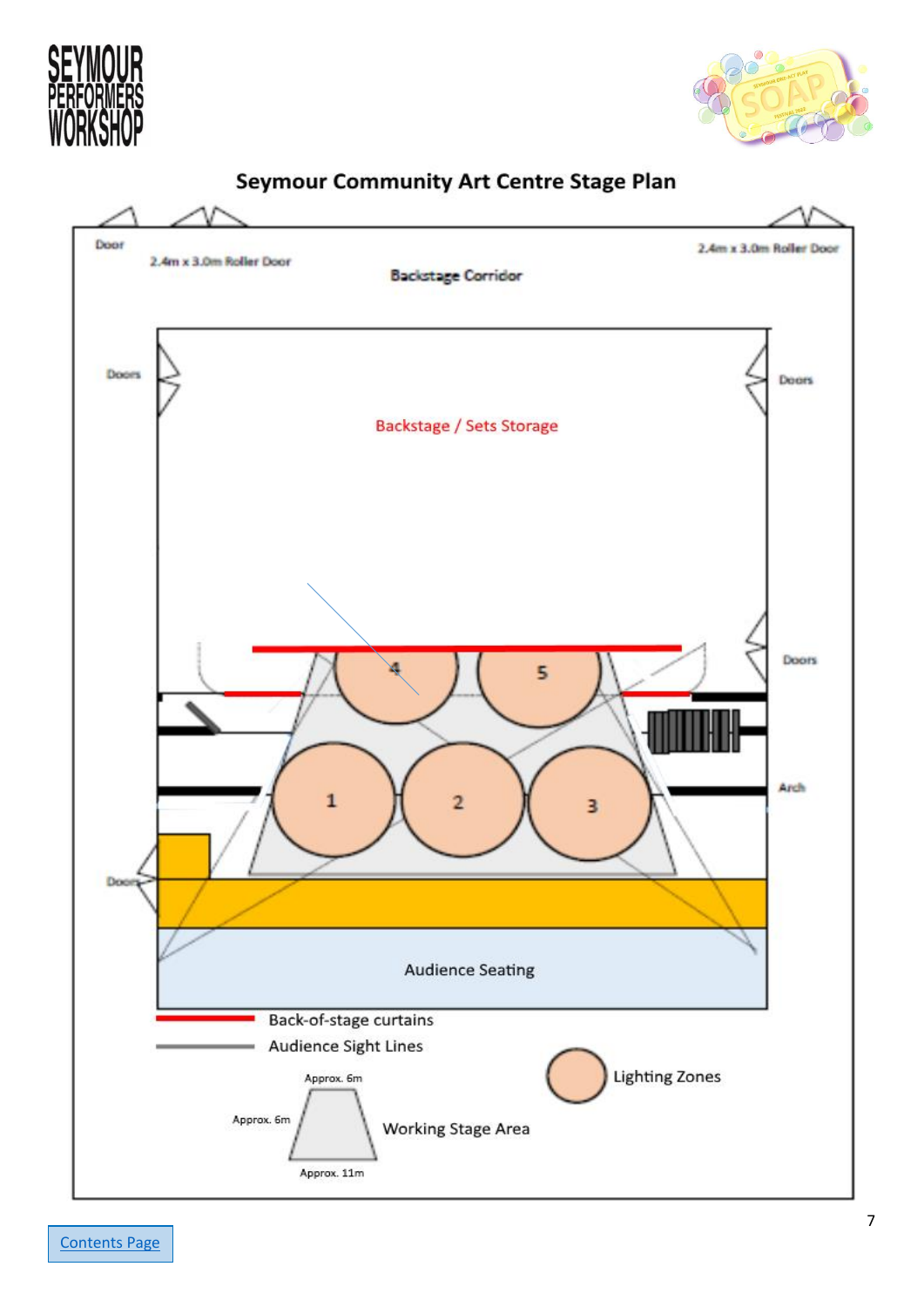



# <span id="page-7-0"></span>**Entry Form Part 1 - Group Details**

| <b>Name of Group:</b>                                                                                                                                                 |                                                                                                                                                                                                  |                  |  |  |
|-----------------------------------------------------------------------------------------------------------------------------------------------------------------------|--------------------------------------------------------------------------------------------------------------------------------------------------------------------------------------------------|------------------|--|--|
| <b>Name of Contact:</b>                                                                                                                                               |                                                                                                                                                                                                  |                  |  |  |
| <b>Address:</b>                                                                                                                                                       |                                                                                                                                                                                                  |                  |  |  |
| Town:                                                                                                                                                                 |                                                                                                                                                                                                  |                  |  |  |
| Postcode:<br>State:                                                                                                                                                   |                                                                                                                                                                                                  |                  |  |  |
| <b>Contact Phone:</b>                                                                                                                                                 |                                                                                                                                                                                                  |                  |  |  |
| <b>Email Address:</b>                                                                                                                                                 |                                                                                                                                                                                                  |                  |  |  |
| <b>Brief History of Group:</b>                                                                                                                                        |                                                                                                                                                                                                  |                  |  |  |
|                                                                                                                                                                       | <b>Performance Time Preferences (Adult Plays Only)</b>                                                                                                                                           |                  |  |  |
|                                                                                                                                                                       | Please indicate your preferred Sessions 1, 2, 3 (1 being your most preferred session).                                                                                                           |                  |  |  |
| We will always try to accommodate you. However, priority will go to the first applications.                                                                           |                                                                                                                                                                                                  |                  |  |  |
| <b>Session 1</b>                                                                                                                                                      | <b>Session 2</b>                                                                                                                                                                                 | <b>Session 3</b> |  |  |
| 12.00pm-3.00pm                                                                                                                                                        | 3.30pm-6.00pm                                                                                                                                                                                    | 7.00pm-9.30pm    |  |  |
|                                                                                                                                                                       |                                                                                                                                                                                                  |                  |  |  |
| PAYMENT: Have you competed your payment on Trybooking?<br>been made. Please use link below or QR Code:<br><b>Applications close at 5pm on Sunday 10th August 2022</b> | Application forms will be deemed completed only once Trybooking payment has<br>https://www.trybooking.com/CAEOH<br>Note: Any Applications received after this date may not be eligible to enter. | Scan me          |  |  |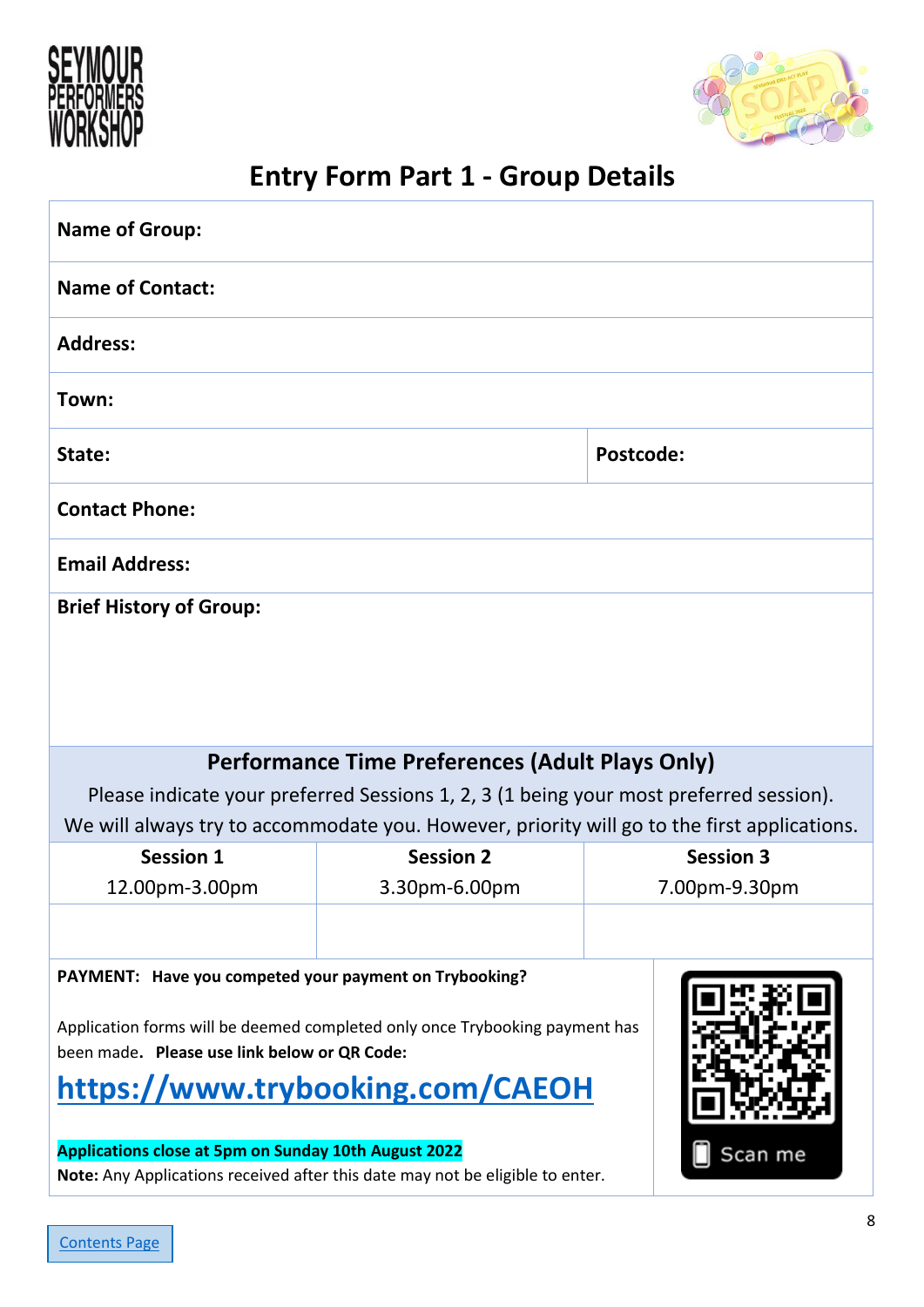



# <span id="page-8-0"></span>**Entry Form Part 2 – Play / Monologue Details**

| <b>Title of Play/Monologue:</b>                                                   |               |                                                                                   |                                                                                                                                   |                                |                                                                                                              |        |  |
|-----------------------------------------------------------------------------------|---------------|-----------------------------------------------------------------------------------|-----------------------------------------------------------------------------------------------------------------------------------|--------------------------------|--------------------------------------------------------------------------------------------------------------|--------|--|
| Author:                                                                           |               |                                                                                   |                                                                                                                                   | <b>Date Written/Published:</b> |                                                                                                              |        |  |
| <b>Duration of Play / Monologue:</b>                                              |               | (Excluding 5 minutes strike the set and<br><b>Minutes</b><br>5 minutes bump-out). |                                                                                                                                   |                                |                                                                                                              |        |  |
| Is your entry an original unpublished<br>script; not performed in previous years? |               |                                                                                   | <b>Yes</b>                                                                                                                        | <b>No</b>                      | NOTE: Only original plays will be<br>eligible for the Best Writer -<br><b>Unpublished Play Award Trophy.</b> |        |  |
| <b>Youth Category</b>                                                             |               | <b>Yes</b>                                                                        | This category is essentially for students under 19 years of<br><b>No</b><br>age – Proof of age may be required for this category) |                                |                                                                                                              |        |  |
| Please highlight/circle the following as applicable:                              |               |                                                                                   |                                                                                                                                   |                                |                                                                                                              |        |  |
| <b>Drama</b>                                                                      | <b>Comedy</b> |                                                                                   | <b>Farce</b>                                                                                                                      |                                | <b>Musical</b>                                                                                               | Other: |  |
| <b>Play</b><br>Monologue                                                          |               |                                                                                   |                                                                                                                                   |                                |                                                                                                              |        |  |
| <b>Suitable for General Exhibition</b>                                            |               |                                                                                   | <b>Suitable for Adults only</b>                                                                                                   |                                |                                                                                                              |        |  |
| <b>Synopsis of Play:</b>                                                          |               |                                                                                   |                                                                                                                                   |                                |                                                                                                              |        |  |
| Any other relevant details/history of play:                                       |               |                                                                                   |                                                                                                                                   |                                |                                                                                                              |        |  |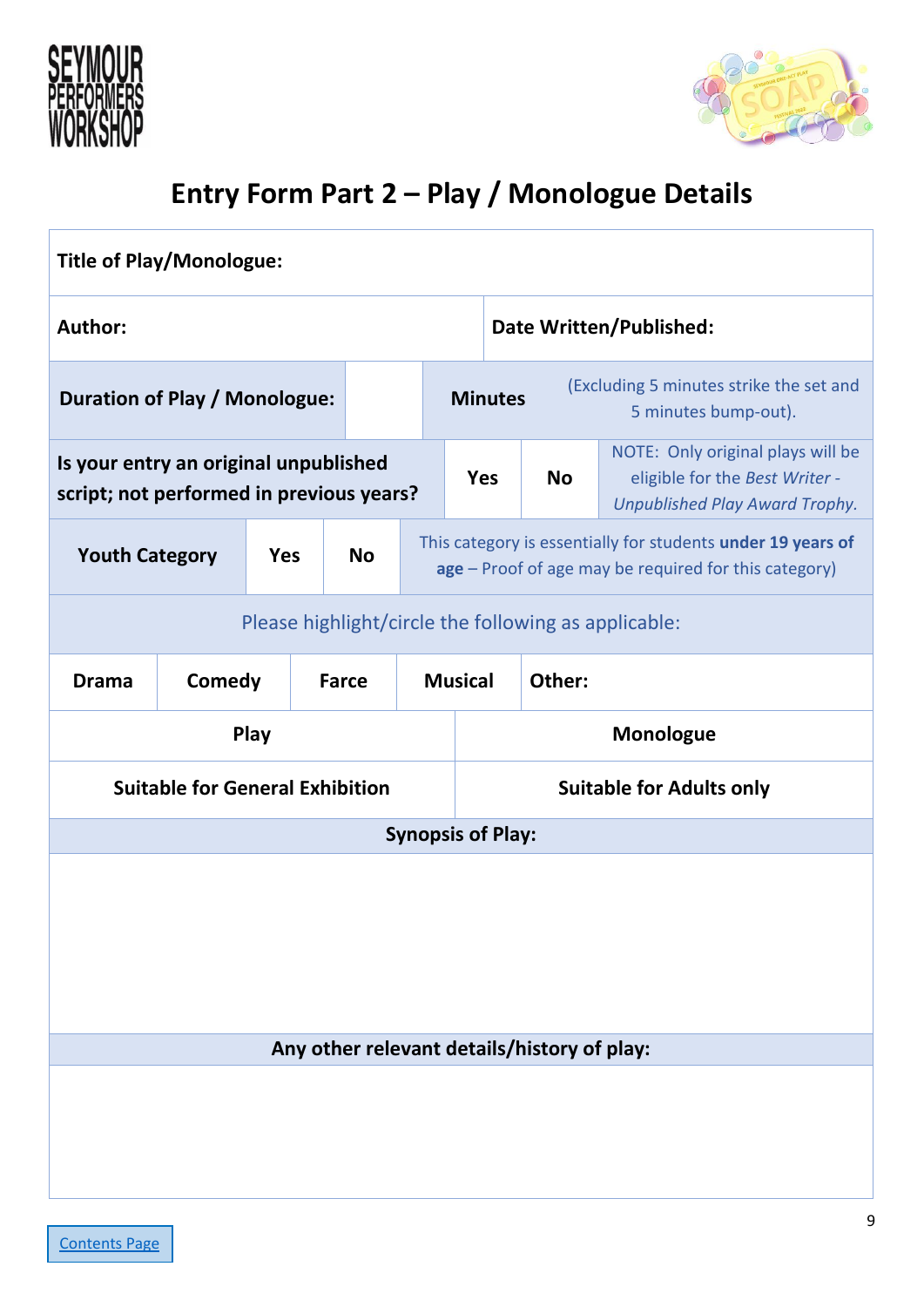<span id="page-9-0"></span>



# **Entry Form Part 3 – Performer & Crew Details**

| <b>Characters</b><br>(in order of appearance) | <b>Performed by:</b>    |
|-----------------------------------------------|-------------------------|
| $\mathbf{1}$                                  | Actor:                  |
| $\overline{2}$                                | Actor:                  |
| $\overline{\mathbf{3}}$                       | Actor:                  |
| $\overline{\mathbf{4}}$                       | Actor:                  |
| 5                                             | Actor:                  |
| 6                                             | Actor:                  |
| <b>Additional:</b>                            |                         |
|                                               | <b>Production Crew:</b> |
| <b>Director:</b>                              |                         |
| <b>Stage Manager:</b>                         |                         |
| <b>Costume Design:</b>                        |                         |
| <b>Set Design:</b>                            |                         |
| Sound:                                        |                         |
| Lighting:                                     |                         |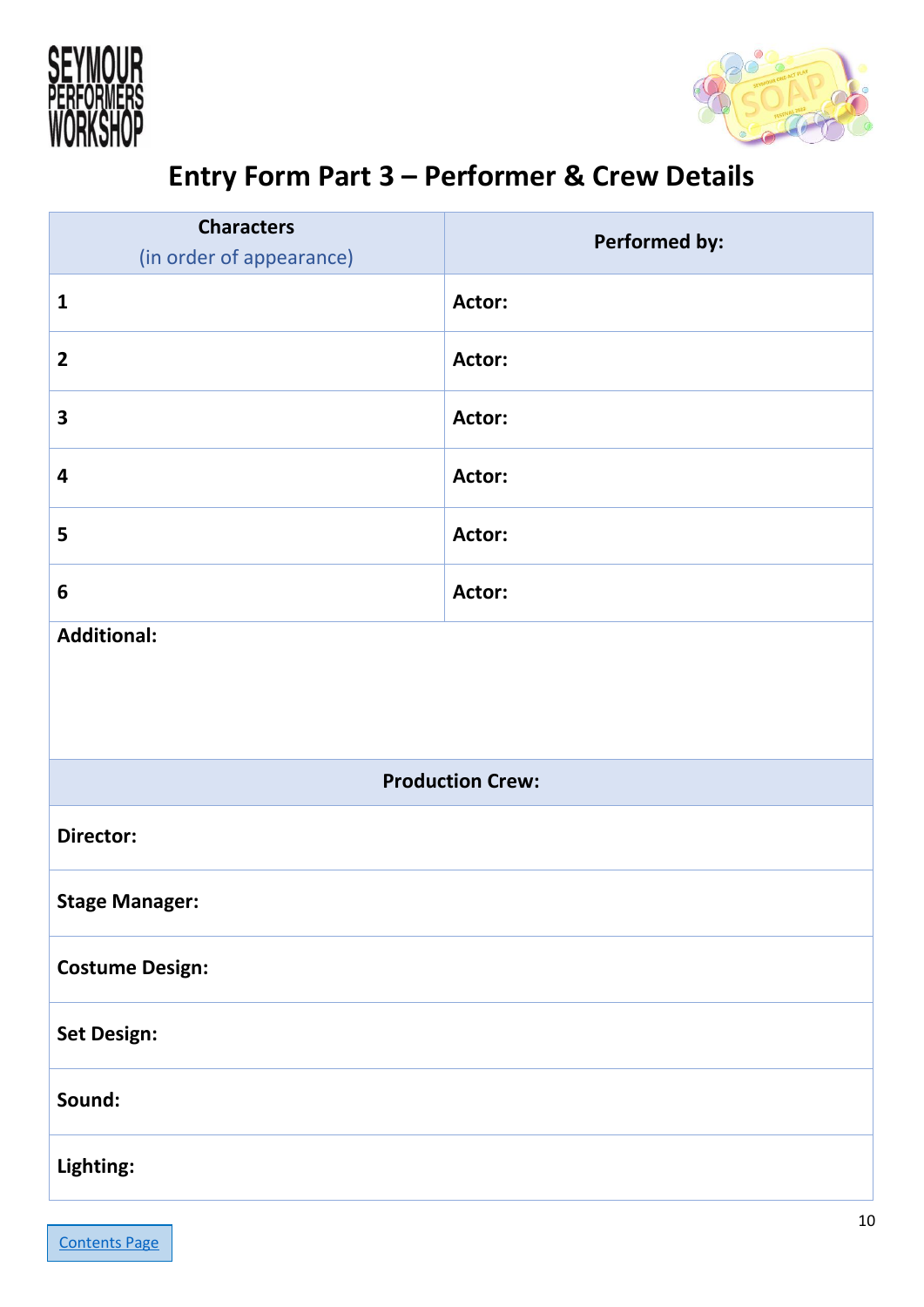



#### **Entry Form Part 4 – Production Requirements**

- <span id="page-10-0"></span>• Please refer to the **Stage Plan** Page: 7. for the dimensions of stage area.
- The theatre has good access to the back of stage area for loading and unloading. Each group will have a specified area for set pieces and props.
- The Festival Organisers will endeavor to provide some large props such as sofa, armchairs, bed, table and chairs, dresser where requested. We will also endeavor to assist with other reasonable requests.
- The theatre has light and sound facilities, good size and well-appointed dressing rooms, and a large foyer with bar and coffee bar facilities. All facilities are air-conditioned.
- Personal props are your responsibility.
- We will not be able to build sets

#### **Prop Requirements:**

Please give as much detail as possible, we may not be able to meet your requirements exactly.

#### **Lighting Requirements:**

Please detail your lighting requirements. We will endeavour to achieve the affects you require. Please provide a lighting plot if appropriate.

#### **Sound Requirements:**

There will be a maximum of three (3) minutes of music or singing. Please bring all special sound effects and music on a CD or flash drive.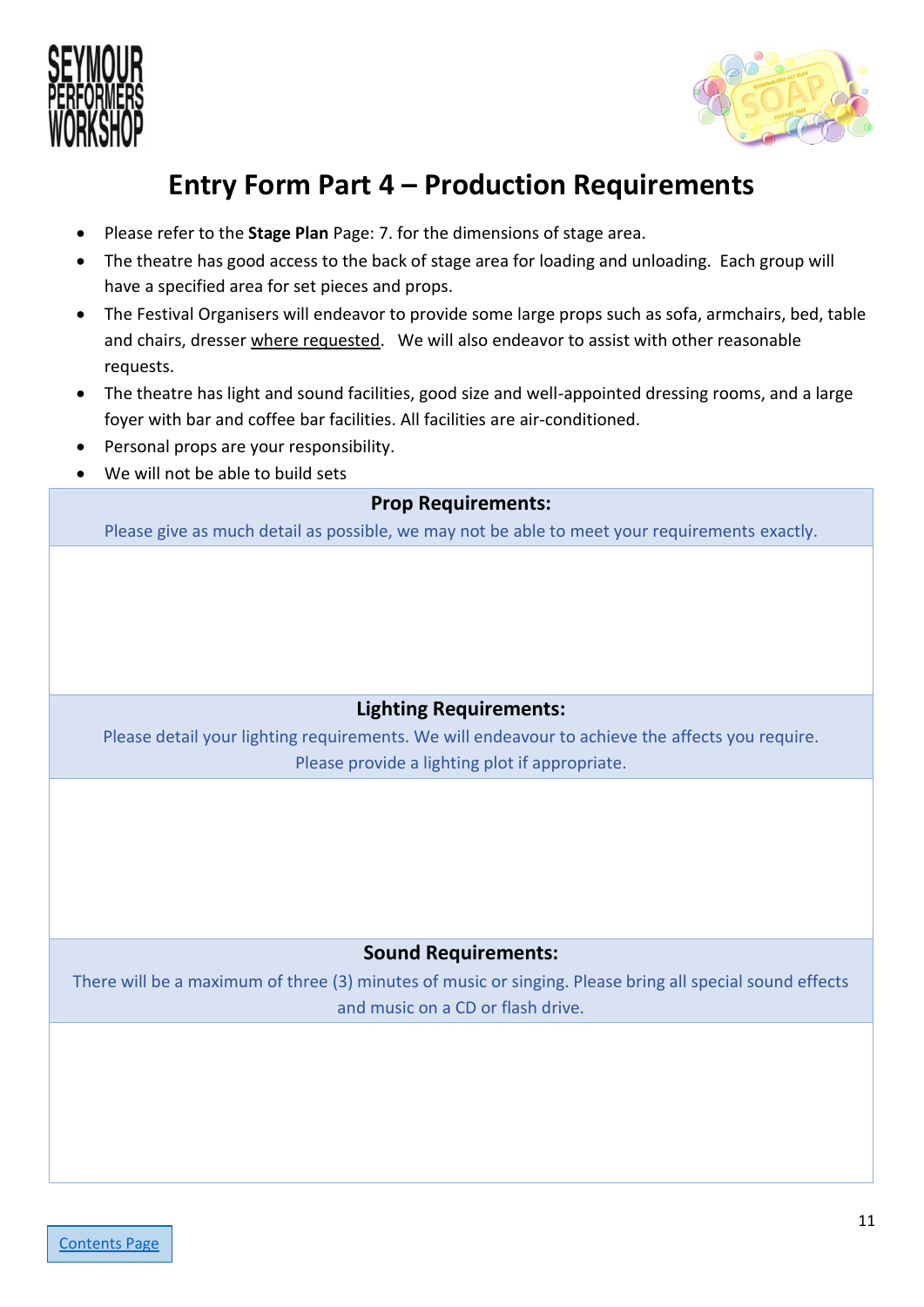



### **Conditions of Entry:**

<span id="page-11-0"></span>**1.1 Eligibility:** Competition is open to participants of **amateur** status only. (i.e. their role in theatre, film or television is not their major source of income).

**1.2 Entries:** Groups may enter up to three plays or monologues. All entries must be on official entry forms. **1.3 Entry Forms & Fees:** Entry forms and fees must be received by Festival Director by the nominated closing date and time. The Director will notify participants of receipt of their entry via email.

**1.4 Scripts:** One 'soft copy' of the play/monologue script must accompany the entry form for it to be valid. **1.5 Group Information:** A cast list, synopsis of play (100 words max) and a brief history of the participating theatre group are required for use in the festival program, and form part of the entry form.

**1.6 Allotments:** Groups can nominate desired performance sessions.The Festival Director reserves the right to allot dates and times or to limit and/or refuse entries as they deem necessary. Should late program changes be deemed necessary the Festival Director will give as much notice to affected participants as possible. Generally, participants will be contacted by email 2 weeks and in the week prior to the Festival to confirm all times.

**1.7 Double-ups:** In the event that two or more groups apply to present the same play, the first entry received will be accepted. Subsequent groups will be notified and invited to present a second choice.

**1.8 Adult Plays:** Adult plays must be a minimum 20mins in duration. Groups will be allocated a maximum of 60 minutes per play; which includes time to set-up and strike stage. Plays that exceed 60 minutes total will be disqualified and will not be eligible for awards. Performance duration must be stated on Entry Forms. **1.9 Youth Plays:** Must be a minimum 10mins, and a maximum of 60mins total (as per adult). All Youth

performers must be under 19 years of age at the time of the performance, and proof of age may be requested. **2.1 Monologues:** Monologues must be no longer than 15 minutes.

**2.2 Setting / Striking Stage:** Groups are responsible for setting and striking their stage. Some assistance will be available from backstage crew if requested. Groups can indicate their needs on the Entry Form.

**2.3 Royalties:** Any performance royalties are wholly the responsibility of the participating group and proof of payment must be given to the Festival Manager before or on arrival. The seating capacity of the theatre is 270. **2.4 Stage/Tech Management:** Participating groups are required to provide their own stage manager and/or sound and lighting technicians to work in conjunction with the Festival technical crew. Basic lighting and audio equipment is available and operated from the sound and lighting desk. An opportunity to meet with the technical

team will be provided prior to the first session of the day, and in between each session. If your performance requires special effects, prior arrangements will need to be made with the Festival Director.

**2.5 Firearms/Weapons:** The use of firearms or weapons in theatrical performance is regulated in Victoria. Any participant proposing the use of a firearm or weapon in their performance is wholly responsible for compliance with the relevant regulation and notice of such use must be accompany the Festival Application along with evidence of compliance with the relevant legislation.

**2.6 Feedback:** The Adjudicator will provide feedback from the stage at the end of each session and determine awards to be presented at the conclusion of the Festival. The Festival Organisers take no responsibility for the views and decisions made by the Adjudicator. The Adjudicator's decision is final and no correspondence will be entered into. In the interest of non-biased and fair adjudication, no theatrical material written, directed, produced or performed by the Adjudicator may be performed at our festival.

**2.7 Loss/Damage:** Festival Organisers (SPW) cannot accept responsibility for any loss or damage to participants or their property during the Festival. Please be careful and mindful of yourselves and your property.

**2.8 Photography:** Seymour Performers Workshop reserve the right to photograph or video performances for archival purposes and future publicity of our event. Groups not consenting to this must contact the Festival Director. Groups wanting to photograph or video their own performances must inform the Festival Director. **3.0 Behaviour & Safety:** Any disrespectful, antisocial or disruptive behaviour by performers, crew, audience or attending public will not be tolerated, and may result in the participant/patron being excluded from the festival. Further action may be taken as deemed necessary by the Festival Director or other SPW Committee Members. **3.1 Health & Hygiene:** All participants are asked to be health and hygiene conscious during the Festival; which includes appropriate hand-washing, disposal of rubbish and please consider face masks and social distancing.